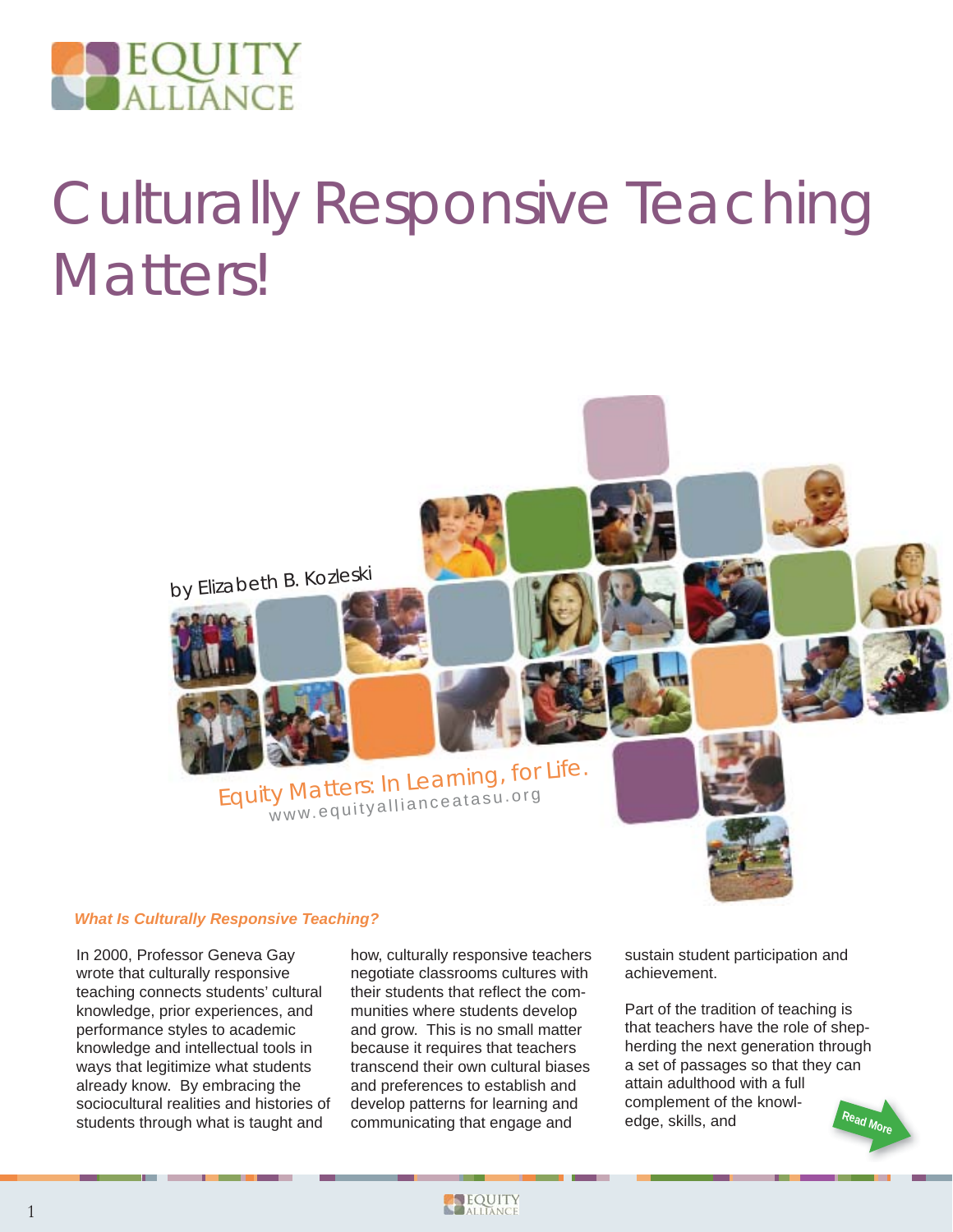# *Culturally Responsive Teaching ...continued*

**String** 

dispositions necessary to be contributing citizens. When the cultural heritages and assumptions about what is valued, expected, and taught compete with other compelling realities, teachers take on a facilitator role while they relinquish their status as knowledge brokers. Becoming culturally responsive means that teachers as well as students have to negotiate new standards and norms that acknowledge the differences and the similarities among and between individuals and groups.

Teachers play a critical role in mediating the social and academic curriculum. While acknowledging what students already know, they connect it to frameworks and models for thinking and organizing knowledge that are embedded within disciplines such as literacy, mathematics, social studies, and the sciences. Culturally responsive teachers realize that mastering academic knowledge involves understanding that content maps can provide multiple avenues to understand and access information. History offers a particular example. U.S. students might study the expansion of the American West through the eyes of the pioneers and the politicians who supported the westward expansion. Yet, that same time frame could be studied through the perspectives of indigenous peoples who experienced a cataclysmic end to their ways of living that forced them off the lands that had belonged to their ancestors for centuries. Considering how to approach curriculum and incorporating multiple paradigms in the ways that curriculum are presented and experienced is an important part of culturally responsive teaching.

Equally important is the way that instruction is facilitated. When classrooms are organized into communities that are designed to encourage academic and cultural excellence, students learn to facilitate their own learning as well as that of their fellow students. This kind of classroom requires careful planning and explicit teaching around social interactions so that students learn to assume leadership for learning, feel comfortable exploring differences of opinion, and accept that they may need help from their classmates in order to be successful. Along the way, students learn to see the classroom and their interactions from more than one perspective so that they can identify potential difficulties that come from assumptions of privilege, the distribution of power (who gets to make the rules), and the assessment of performance and competence.

# **Key Terms**

*Curriculum:* An educational term that describes the range of courses from which students choose what subject matters to study, and a sequence of study that includes specific approaches to teaching, learner roles, products, and behaviors, and the assessments used to guide and evaluate learning.

**Indigenous Peoples:** Defines individuals and groups of individuals whose culture and language existed prior to the curren<sup>t</sup> government and dominant culture of a territory or nation. Indigenous peoples, like American Indians, have maintained at least in part their distinct linguistic, cultural, and social organizational features. As a result, they are distinct to some degree from the surrounding populations and dominant culture of the current nation/state.

*Mediation:* Refers to the process of adjusting and balancing between two potentially confusing or competing ideas, programs, viewpoints, or perspectives.

*Nondominant Culture:* In classrooms, organizations, and communities, there are multiple cultures present with distinct rules for social interaction. Therefore cultures can be either dominant, the "norm" in a given context, or non dominant.

*Paradigm:* A way of thinking about and examining the world as well as a way o<sup>f</sup> developing knowledge that is built on a set of theories, laws, and generalizations.

**Power:** The capacity to influence achieving specific outcomes or goals for a group or an individual. Power is defined through interpersonal relationships and transactions.

**Privilege:** The idea that an individual or group of individuals might experience unearned and un-asked for rights an<sup>d</sup> statuses that are unavailable to other groups or individuals.

*Sociocultural:* Refers to the social and cultural aspects of human interaction an<sup>d</sup> participation.

**Read More**



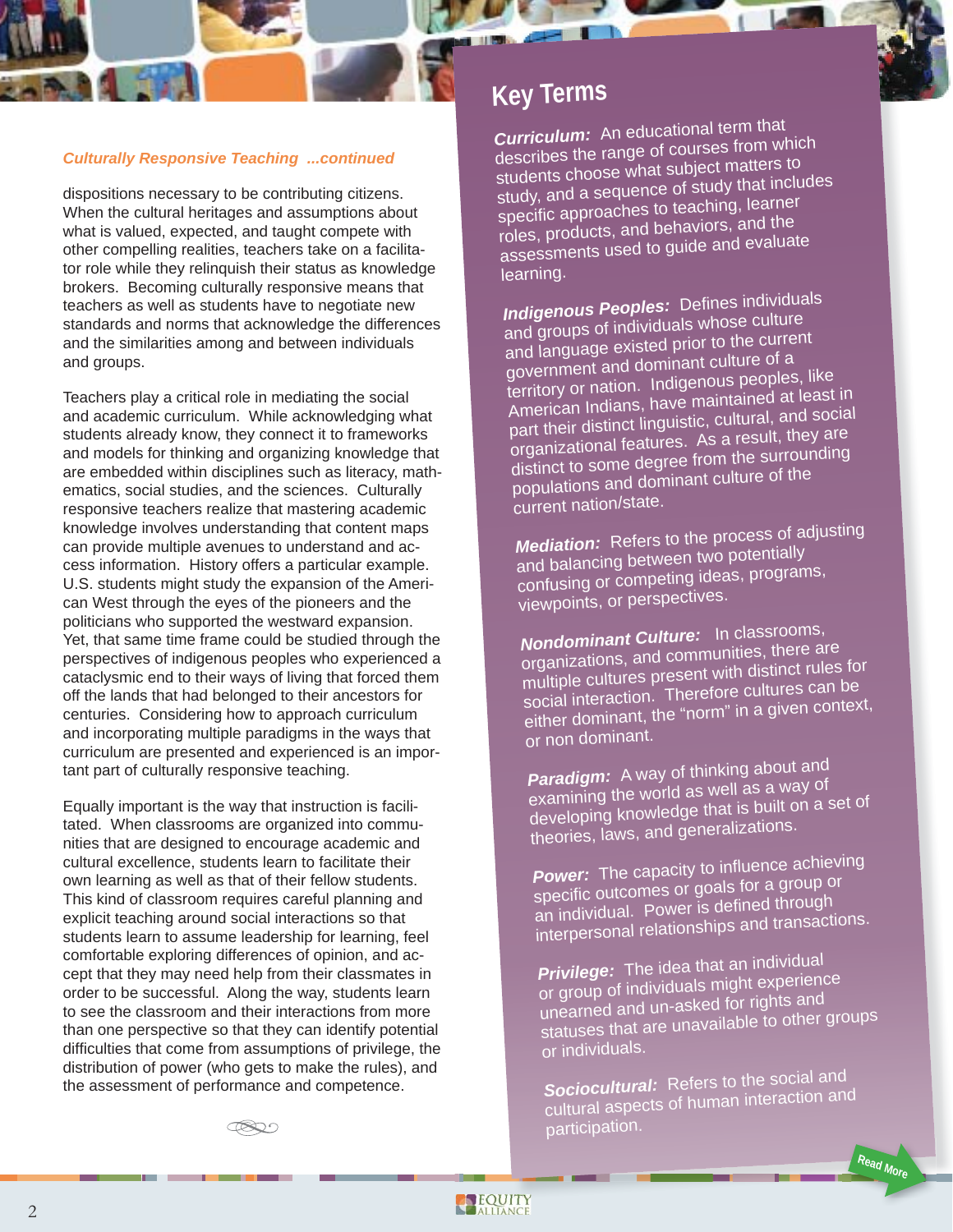# *Why Should Culturally Responsive Teaching Be the Norm?*

The achievement gap in the US often separates groups of students by drawing differences between White, middle class students and their peers who may be American Indian, African-American, Asian American and/or Latino/a. There are many harmful effects of looking at performance in terms of gaps particularly because the gaps that are noticed privilege some kinds of knowledge over others. While the path to college is based on banking particular kinds of knowledge and using it to demonstrate competence, we cannot forget that practical and indigenous ways of knowing offer great insight and have ecological and social significance.

Culturally responsive teaching helps to bridge different ways of knowing and engages students from non-dominant cultures in demonstrating their proficiencies in language usage, grammar, mathematical knowledge and other tools they use to navigate their everyday lives. Further, by understanding the features of this knowledge, students from non-dominant cultures can learn how to translate the logical structures of their knowledge and map them onto the school curriculum.

By bringing alternative ways of knowing and communicating into schools, the curriculum as well as the students benefit. Culturally responsive teaching creates these bridges and in doing so, offers the possibility for transformational knowledge that leads to socially responsible action.

# *What are Non-Examples of Culturally Responsive Teaching?*

Colorblind Motivational Models: Many classroom management approaches suggest a set of processes to follow to establish and maintain order in the classroom. Because these approaches assume that children have had similar histories and cultural modeling, approaches to behavior management can be color and culture blind. For instance, one approach may take the

form of reminding students what the rules are in direct (i.e., Please take your seats now) or indirect (I heard the bell. Let's see who remembers what to do) comments. When students fail to respond, teachers are told to warn students by telling them what to do and what the consequences of non compliance are. In step three, teachers give out infraction slips, and then, in step four, are sent to the office. Even when teachers invest time in teaching the rules before they put these kinds of systems in place, the rigidity of the system makes it difficult for students who need many experiences to be able to predict what may be expected and then act accordingly. And, because of the nature of the system and individual psychological and cultural patterns, the very system itself can create resistance and avoidance.

Another model that lacks cultural responsivity reminds teachers to "catch students being good." Teachers are asked to acknowledge and reinforce students who are following classroom norms and rules. Often, a token economy is used so that students can collect "being good" tokens through the day, week, month, or quarter and cash them in periodically for high preference activities that the students themselves may have identified. For instance, students could get time in the library to work independently, opportunities to check out and use DVDs on key topics, go out to lunch with a favorite teacher, get to be at the front of the recess line, or any other assorted activities intended to be rewards. The system itself can create lots of cognitive dissonance for students who are confused about why adults would spend time setting up these kinds of reward structures when they are more familiar with approaches that teach through example, modeling, and story. It could be that students familiar with other approaches to living in a civil community assume that the systems are for other students. All kinds of misinterpretations can occur with little conversation. And, students may act on their own assumptions and appear to teachers as if they are being oppositional or defiant.



# *Culturally Responsive Behavior Management Systems*

Viewing behavioral systems from a culturally responsive perspective means asking questions about what rules are being set, by whom, and for what purpose. Making sure that students are developing internal systems that guide their judgments about creating and sustaining inclusive communities is at least as important as policing student behavior. Students need mental models that help them manage their own emotions, control impulses, look at issues from other people's perspectives, and clarify their own interests. As they engage in developing these processes, students construct their own identities and roles within their communities. Students and families need to be involved in setting behavioral and community norms for their schools so that expectations in schools build on and extend the positive and community oriented values and beliefs of community leaders and families. Teachers and other educators may be surprised

about the kinds of standards that communities set for themselves and expect from schools and have to be willing to negotiate those norms that may or may not reflect the dominant, middle class standards that many teachers uncritically apply in their classrooms

**Read More**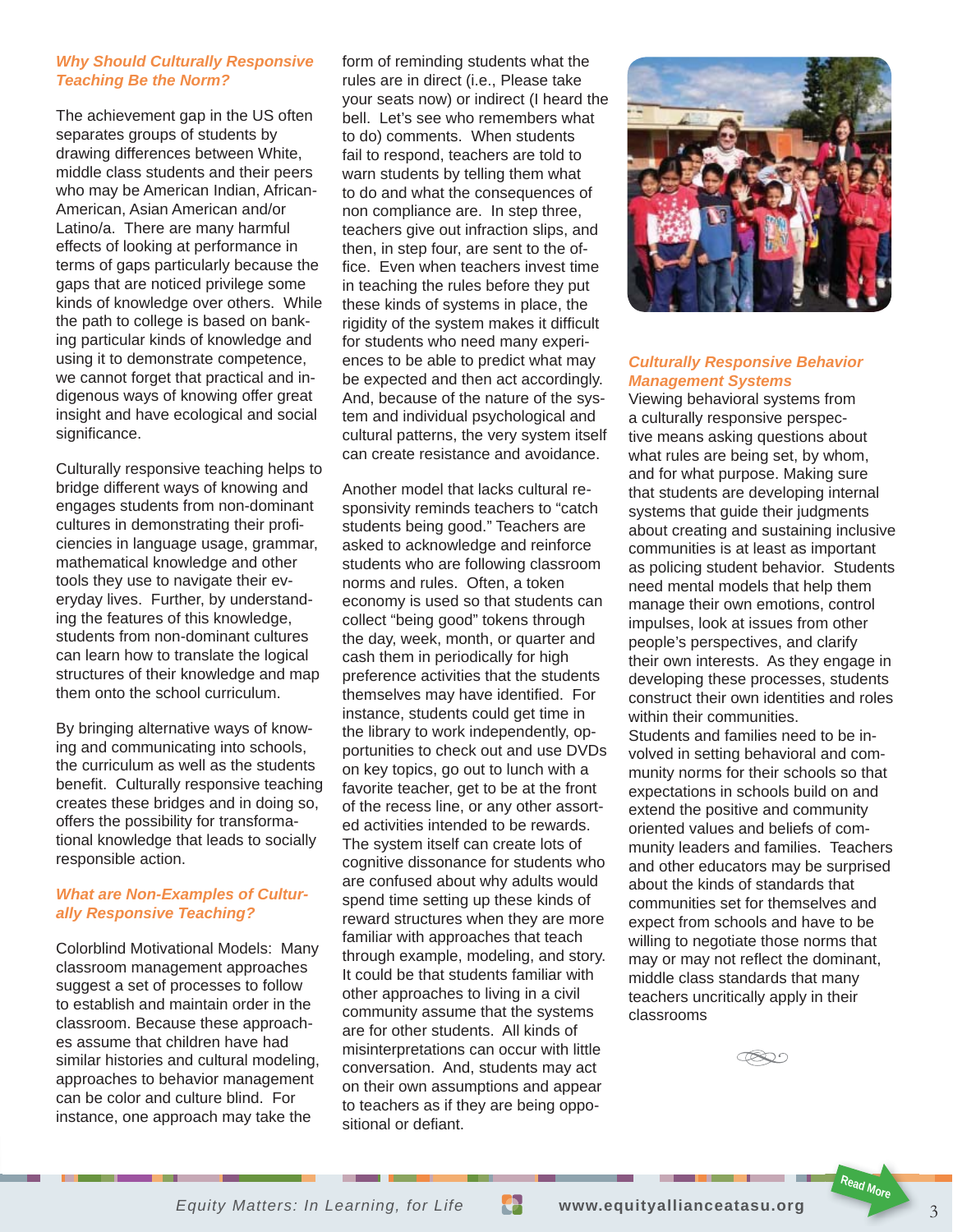

# *What Are Key Features Of Culturally Responsive Teaching?*

*Communicate high expectations.* Make sure that you let each student know that you expect them to engage, perform, and achieve at high level, rather than making excuses in your own mind for some students who don't participate at optimal levels at times.

*Actively engage your students in learning.* Coach your students to question, consult original material, connect content to their own lives, write to learn, read broadly, build models, test hypotheses, and make time to build relationships with them so that the disappointments that come from trying and not quite succeeding don't cause them to quit learning.

*Facilitate learning.* Build students' capacity to handle new material, solve complex problems, and develop new skills by scaffolding their learning from what they already know through a series of increasingly complex experiences that shift the locus of control from the teacher to the learner.

*Understand the assets and capabilities that students' families bring to their parenting.* Understand the cultures represented in your classroom by getting to know your students. Visit the neighborhoods where they live. Listen to them talk about their lives. Understand what and whom they care about. Consistently engage in real conversation and dialogue with your students. For example, if you have English language learners in your class, go to lunch with them.



Try to understand their reality by actively listening to them and the sense that they are making of the curriculum. Use small group, personalized instruction to help students develop their academic language skills.

*Anchor your curriculum in the everyday lives of your students.* Connect their knowledge and skills to content knowledge. Spend time on helping students learn the content. Use real life, authentic texts. Engage students in inquiry about things that matter to them.

## *Select participation structures for learning that refl ect students' ways of knowing and doing.* Put

yourself in situations where you're not dominant, where you're a noticeable minority or in a group where you don't know the norms and unspoken rules. Recognize what that feels like and sit with the discomfort. Ask yourself these questions: What did I do to make myself more comfortable? What did I do to be effective or survive in that situation? What did others do that either helped or hindered my effectiveness? What would have helped me in that situation? Use the answers to these questions help you to structure how you include students.

#### *Share control of the classroom with your students.*

Challenge yourself to see yourself in the opposite situation of which you identify. For example, if you see yourself in the non-dominant culture as a woman, in which situations can you see yourself as the dominant culture? Stretch yourself to expand your own self-definition. To help you see life from a different perspective, consciously read books or watch movies about groups other than your own. In addition, explore your own privileges and the impact those have on the organization and the people in it.

*Engage in reflective thinking and writing.* Teachers must reflect on their actions and interactions as they try to discern the personal motivations that govern their behaviors. Understanding the factors that contribute to certain behaviors (e.g., racism, ethnocentrism) is the first step toward changing these behaviors. This process is facilitated by autobiographical and reflective writing, usually in a journal.



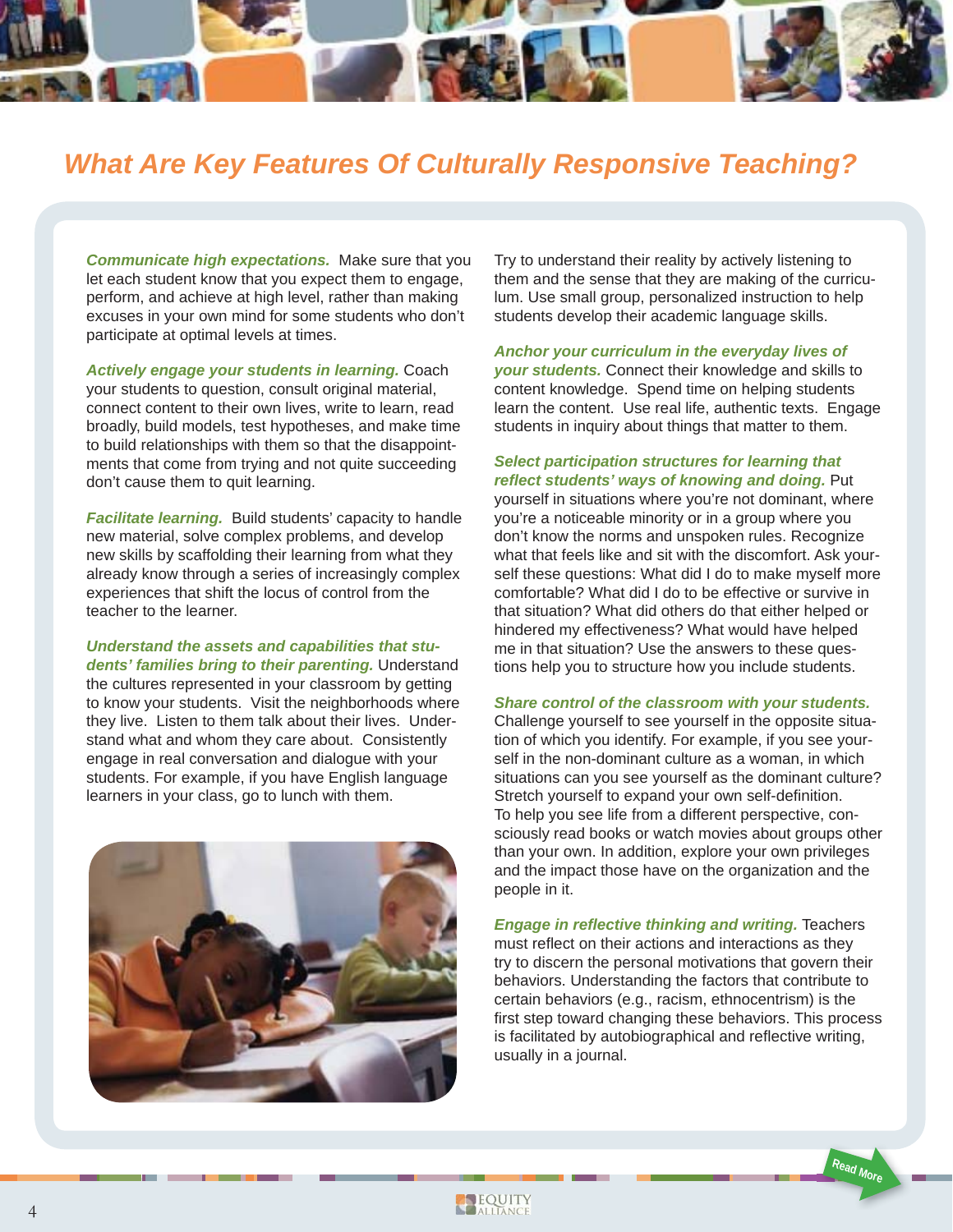

*Explore personal and family histories.* Teachers need to explore their early experiences and familial events that have contributed to their understanding of themselves as racial or nonracial beings. As part of this process, teachers can conduct informal interviews of family members (e.g., parents, grandparents) about their beliefs and experiences regarding different groups in society. The information shared can enlighten teachers about the roots of their own views. When teachers come to terms with the historical shaping of their own values, they can better relate to their colleagues and students who bring different histories and expectations.

#### *Acknowledge membership in different groups.*

Teachers must recognize and acknowledge their affiliation with various groups in society, and the advantages and disadvantages of belonging to each group. For example, for White female teachers, membership in the White middle-class group affords certain privileges in society; at the same time being a female presents many challenges in a male-dominated world. Moreover, teachers need to assess how belonging to one group influences how one relates to and views other groups.

#### *Learn about the history and experiences of di-*

*verse groups.* It is important that teachers learn about the lives and experiences of other groups in order to understand how different historical experiences have shaped attitudes and perspectives of various groups. Further, by learning about other groups, teachers begin to see differences between their own values and those of other groups. To learn about the histories of diverse groups, particularly from their perspectives, teachers can read literature written by those particular groups as well as personally interact with members of those groups.

*Visit students' families and communities.* It is important that teachers get to know their students' families and communities by actually going into the students' home environments. This allows teachers to relate to their students as more than just "bodies" in the classroom but also as social and cultural beings connected to a complex social and cultural network. Moreover, by becoming familiar with students' home lives, teachers gain insight into the influences on the students' attitudes and behaviors. Additionally, teachers can use the families and communities as resources (e.g., classroom helpers or speakers) that will contribute to the educational growth of the students.

# *Visit or read about successful teachers in diverse*

*settings.* Teachers need to learn about successful approaches to educating children from diverse backgrounds. By actually visiting classrooms of successful teachers of children from diverse backgrounds and/or reading authentic accounts of such success, teachers can gain exemplary models for developing their own skills.

*Develop an appreciation of diversity.* To be effective in a diverse classroom, teachers must have an appreciation of diversity. They must view difference as the "norm" in society and reject notions that any one group is more competent than another. This entails developing respect for differences, and the willingness to teach from this perspective. Moreover, there must be an acknowledgment that the teachers' views of the world are not the only views.

*Participate in reforming the institution.* The educational system has historically fostered the achievement of one segment of the school population by establishing culturally biased standards and values. The monocultural values of schools have promoted biases in curriculum development and instructional practices that have been detrimental to the achievement of students from culturally and linguistically diverse backgrounds. Teachers need to participate in reforming the educational system so that it becomes inclusive. As the direct link between the institution and the students, teachers are in a pivotal position to facilitate change. By continuing a traditional "conform-or-fail" approach to instruction, teachers perpetuate a monocultural institution. By questioning traditional policies and practices, and by becoming culturally responsive in instruction, teachers work toward changing the institution.

**Read More**